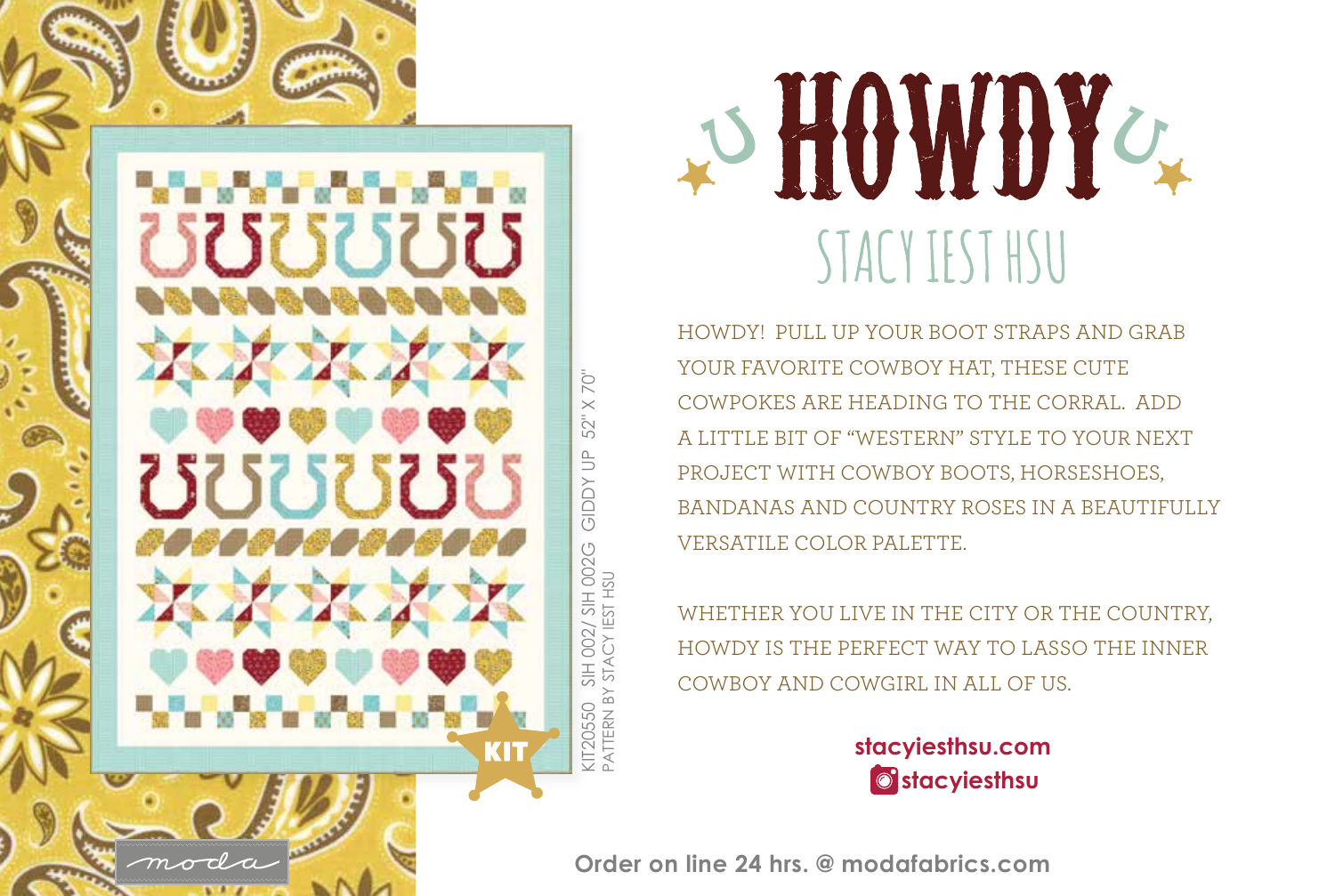

moda















20553 15 \*

**Fall 2017**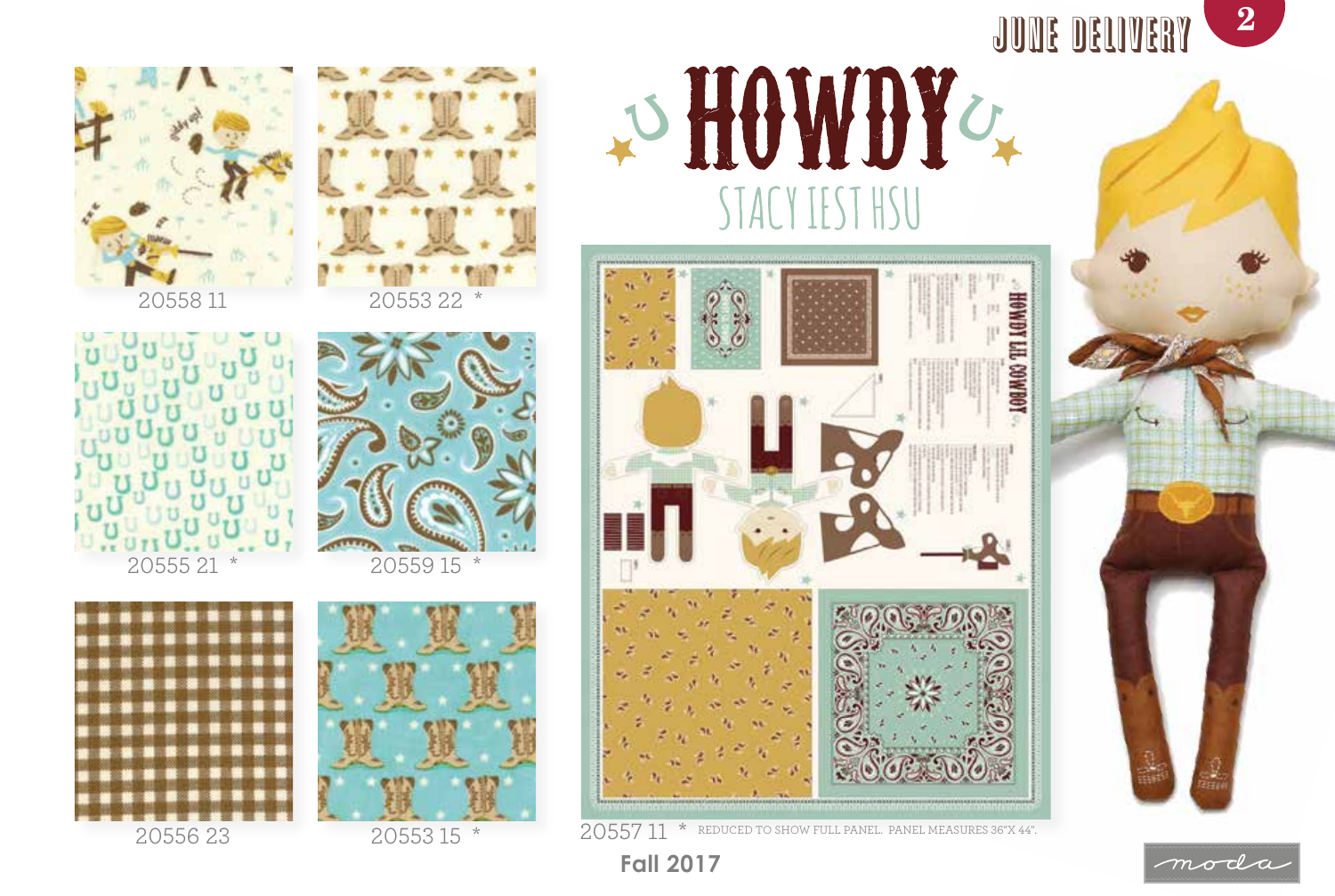

20559 13 \*



20556 12









― BOY 64" X 94" COWPOKES<br>OACH HOUSE DESIGN CHD 1651/ CHD 1651G COWPOKES PATTERN BY COACH HOUSE DESIGN



20558 15 \*





**Order on line 24 hrs. @ modafabrics.com**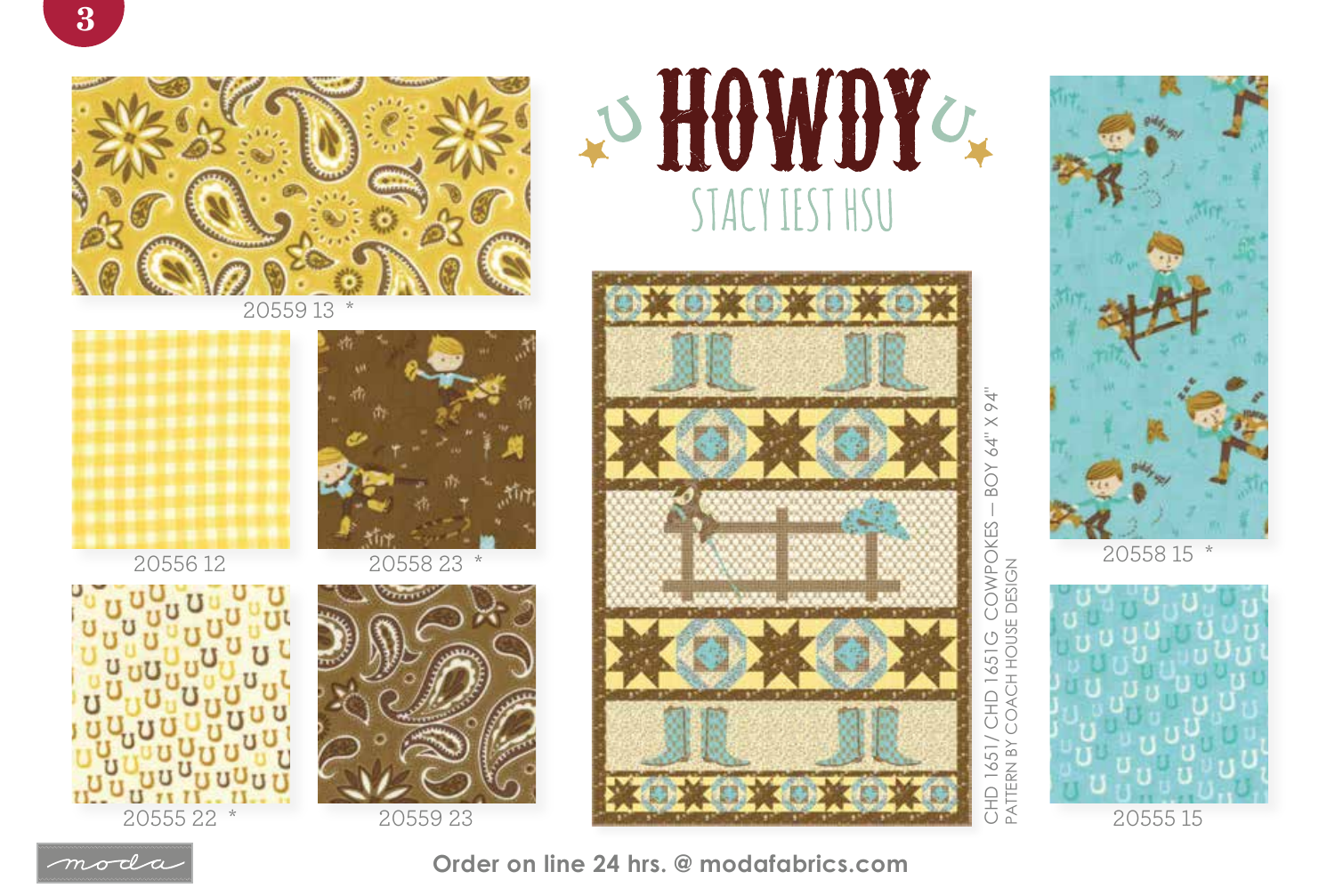

20551 15

20552 15







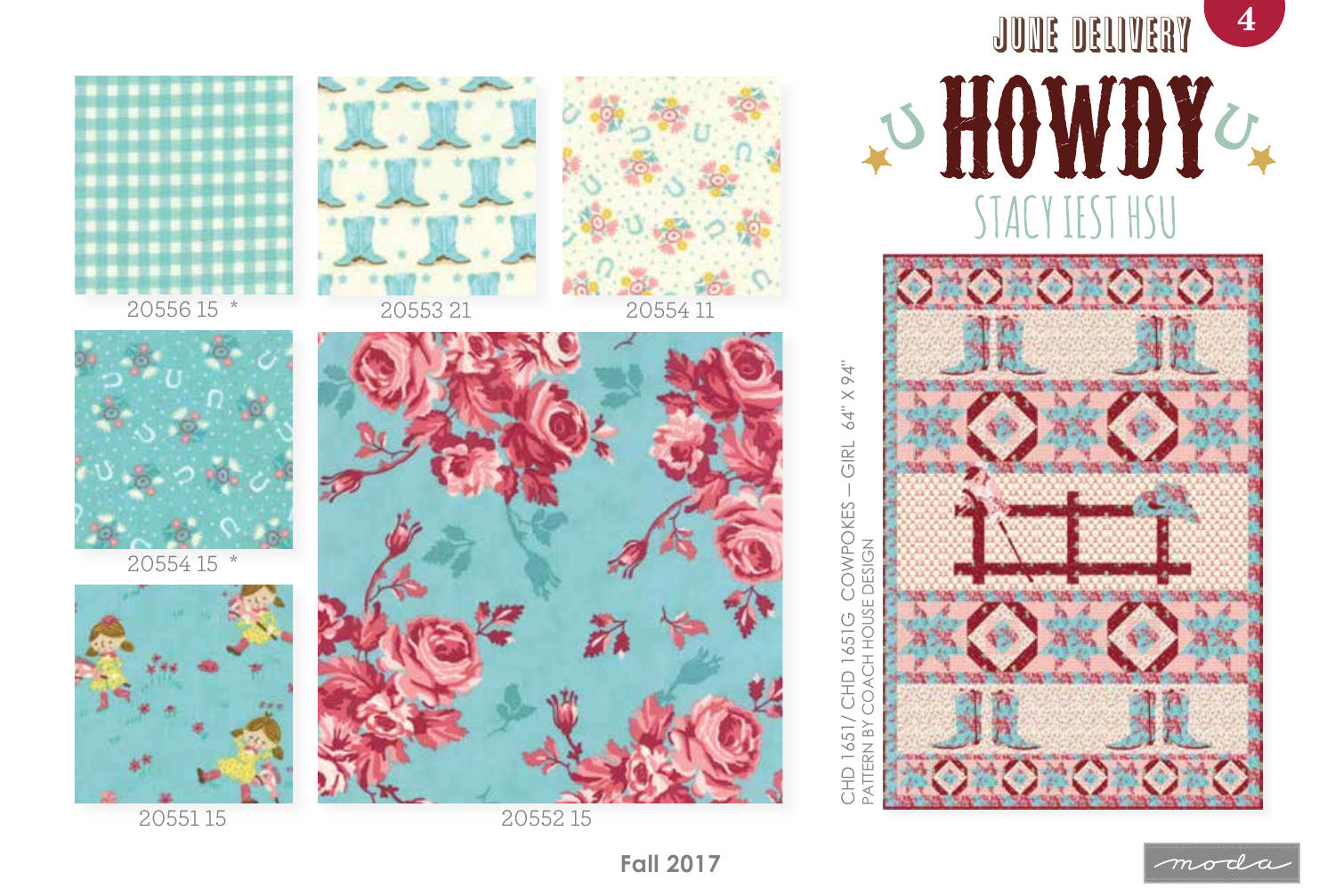

## O HOWDY STACY IEST HSU









20551 11 \*



## **Order on line 24 hrs. @ modafabrics.com**